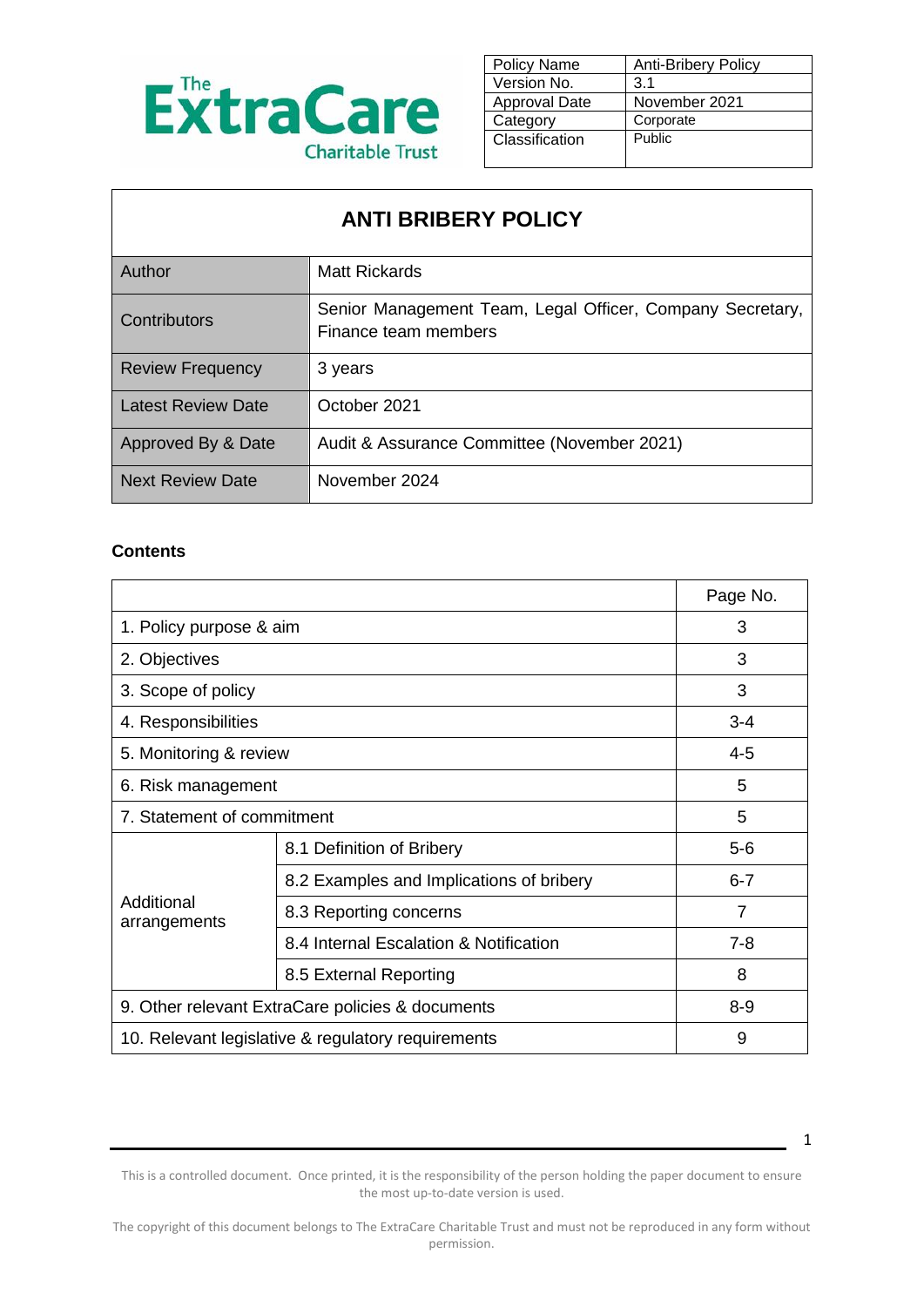

| <b>Policy Name</b> | <b>Anti-Bribery Policy</b> |  |
|--------------------|----------------------------|--|
| Version No.        | 3.1                        |  |
| Approval Date      | November 2021              |  |
| Category           | Corporate                  |  |
| Classification     | Public                     |  |
|                    |                            |  |

#### **Version Control**

| Version | Date                                                                                      | <b>Description</b>                                                                                                                                                                                                                                                    | Updated<br><b>By</b> | Approved By         |  |
|---------|-------------------------------------------------------------------------------------------|-----------------------------------------------------------------------------------------------------------------------------------------------------------------------------------------------------------------------------------------------------------------------|----------------------|---------------------|--|
| 3.0     | Move<br>policy<br>to<br>new<br>September<br>Overhaul<br>0f<br>format.<br>2018<br>content. |                                                                                                                                                                                                                                                                       | Angela               | ELT - October 2018  |  |
| October |                                                                                           | Carpenter<br>Shared for comments -                                                                                                                                                                                                                                    |                      |                     |  |
|         | 2018<br>minor amendments                                                                  |                                                                                                                                                                                                                                                                       |                      | A&A - November 2018 |  |
| 3.1     | October<br>2021                                                                           | Minor updates with<br>reference to role of SMT,<br>Monitoring and relevant<br>policies and regulation.<br>Added examples of<br>bribery.<br>Expanded on reporting<br>concerns<br>responsibilities.<br>Corrected minor<br>inconsistencies in<br>formats and job titles. | Manuela<br>Alpaton   | A&A November 2021   |  |

This is a controlled document. Once printed, it is the responsibility of the person holding the paper document to ensure the most up-to-date version is used.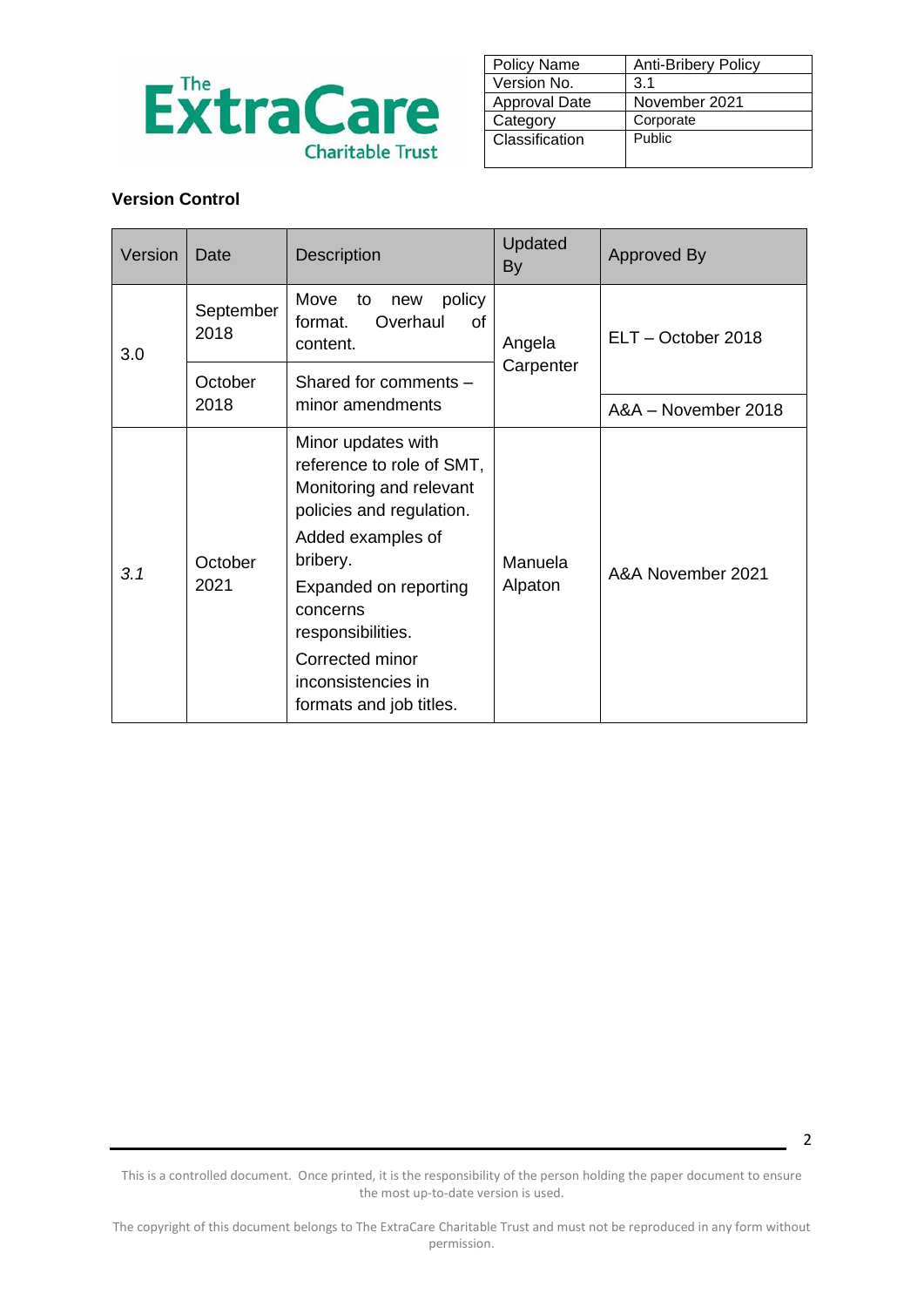

| <b>Policy Name</b>   | <b>Anti-Bribery Policy</b> |
|----------------------|----------------------------|
| Version No.          | 3.1                        |
| <b>Approval Date</b> | November 2021              |
| Category             | Corporate                  |
| Classification       | <b>Public</b>              |
|                      |                            |

## **1. Policy Purpose & Aim**

This documents sets out the Anti-Bribery Policy for ExtraCare and its subsidiaries. It is illegal to offer, promise, give, request, agree, receive or accept bribes. ExtraCare adopts zero tolerance to bribery and corruption. This policy explains how concerns can be reported and how these will be escalated and actioned.

### **2. Objectives**

The objectives of this policy are to:

- Define bribery and examples of what this may look like within ExtraCare;
- Confirm our zero-tolerance to bribery and corruption;
- Define responsibilities;
- Explain how concerns can be reported;
- Outline how concerns will be notified/escalated (internally and externally); and ultimately
- Increase awareness of bribery and anti-bribery responsibilities across ExtraCare and its subsidiaries to manage ExtraCare's exposure to bribery/corruption risk, thereby upholding the charity's reputation and supporting confidence in ExtraCare's corporate integrity.

## **3. Scope of Policy**

This policy applies to ExtraCare and its subsidiaries. The principles of this policy apply to all staff and volunteers. They also apply to all external bodies with whom ExtraCare may have dealings with, including contractors, suppliers and partners. As a corporate policy all staff will be notified of the policy update.

#### **4. Responsibilities**

| Audit      | & | The Committee has received delegated responsibility from the Board to:            |
|------------|---|-----------------------------------------------------------------------------------|
| Assurance  |   | Keep the policy under review; and<br>$\bullet$                                    |
| Committee  |   | Receive reports on suspected or actual cases.<br>$\bullet$                        |
| Executive  |   | Promote a culture of honesty and openness – supporting our<br>$\bullet$           |
| Leadership |   | ExtraCare value of Transparency.                                                  |
| Team (ELT) |   |                                                                                   |
| Company    |   | Oversees annual declaration of interest process and ensure interests<br>$\bullet$ |
| Secretary  |   | are declared at each Committee/Board meeting;                                     |
|            |   | Review Gifts & Hospitality Register; and                                          |

This is a controlled document. Once printed, it is the responsibility of the person holding the paper document to ensure the most up-to-date version is used.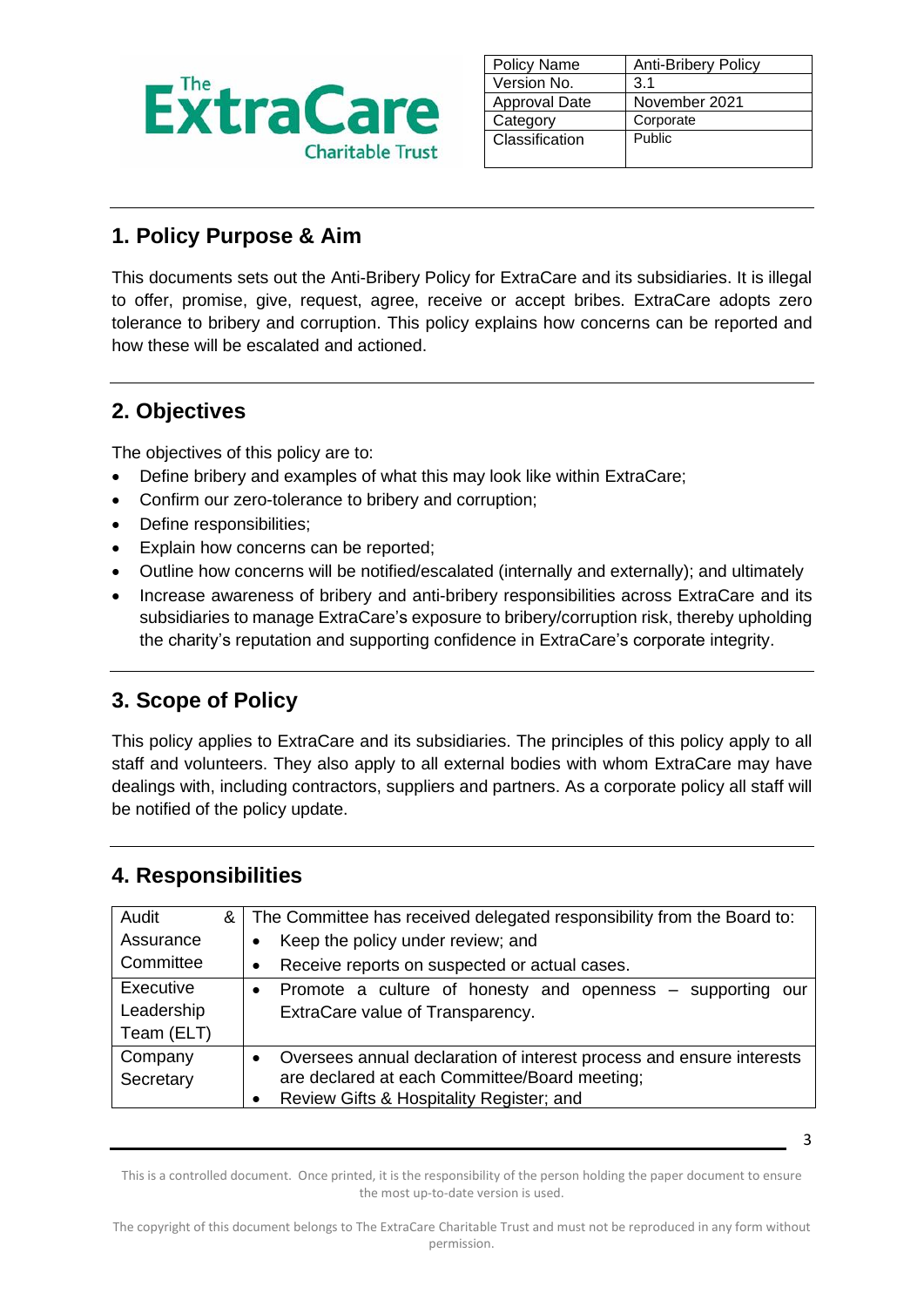

| <b>Policy Name</b>   | <b>Anti-Bribery Policy</b> |
|----------------------|----------------------------|
| Version No.          | 3.1                        |
| <b>Approval Date</b> | November 2021              |
| Category             | Corporate                  |
| Classification       | Public                     |
|                      |                            |

|                  | $\bullet$                                    | Report to external bodies and regulators (as required).                         |  |  |
|------------------|----------------------------------------------|---------------------------------------------------------------------------------|--|--|
| Executive        | $\bullet$                                    | Has overall accountability for managing the risk of bribery and will take       |  |  |
| <b>Director</b>  | every action necessary to protect ExtraCare; |                                                                                 |  |  |
| Corporate        | $\bullet$                                    | Ensures that:                                                                   |  |  |
| <b>Resources</b> |                                              | - A procedure is in place to enable reporting of bribery concerns;              |  |  |
| (EDCR)           |                                              | - A culture of honesty and openness is promoted throughout                      |  |  |
|                  |                                              | ExtraCare:                                                                      |  |  |
|                  |                                              | Bribery risk is considered with controls in place to prevent/detect<br>bribery; |  |  |
|                  |                                              | Those engaged in countering bribery have the appropriate authority,             |  |  |
|                  |                                              | skills and knowledge to undertake this work effectively;                        |  |  |
|                  |                                              | - The appropriate investigations are carried out following a notification       |  |  |
|                  |                                              | of alleged bribery; and                                                         |  |  |
|                  |                                              | Findings from bribery investigations are used to inform improvement<br>$-$      |  |  |
|                  |                                              | (where necessary).                                                              |  |  |
|                  |                                              |                                                                                 |  |  |
| Head<br>of       | $\bullet$                                    | Reviews and updates the policy.                                                 |  |  |
| Finance          |                                              |                                                                                 |  |  |
| Executive        | $\bullet$                                    | Notifies the Executive Director Corporate Resources of any bribery              |  |  |
| <b>Director</b>  |                                              | allegation reported under the Whistleblowing Policy.                            |  |  |
| Governance       |                                              |                                                                                 |  |  |
| and              |                                              |                                                                                 |  |  |
| Compliance       |                                              |                                                                                 |  |  |
| Head<br>of       | $\bullet$                                    | Notifies the Executive Director Governance and Compliance of any                |  |  |
| People           |                                              | bribery allegations identified in disciplinary or grievance processes.          |  |  |
| Senior           | $\bullet$                                    | Ensure staff are aware of this policy;                                          |  |  |
| Management       | $\bullet$                                    | Promote a culture of honesty and openness;                                      |  |  |
| Team<br>(SMT)    | $\bullet$                                    | Prevent and detect bribery via:                                                 |  |  |
| and Managers     |                                              | Ensuring compliance with wider policies (e.g. Procurement,                      |  |  |
|                  |                                              | Conflicts of Interest, Gifts & Hospitality) and Financial Regulations;          |  |  |
|                  |                                              | Being mindful and vigilant for bribery risk $-$ e.g. when awarding              |  |  |
|                  |                                              | contracts, when allocating sales properties; and                                |  |  |
| Procurement      | ٠                                            | Report any concerns.                                                            |  |  |
|                  | $\bullet$                                    | Ensures granting of contracts follows competitive and transparent               |  |  |
| Team             |                                              | processes.                                                                      |  |  |
| All<br>staff/    | $\bullet$                                    | Follow and comply with ExtraCare policies (e.g. Procurement, Conflicts          |  |  |
| volunteers       |                                              | of Interest, Gifts & Hospitality) and Financial Regulations;                    |  |  |
|                  | $\bullet$                                    | Report any concerns.                                                            |  |  |

## **5. Monitoring & Review**

Exceptions reports will be submitted to ELT and Audit and Assurance Committee as required in accordance with risk reporting procedures.

4

This is a controlled document. Once printed, it is the responsibility of the person holding the paper document to ensure the most up-to-date version is used.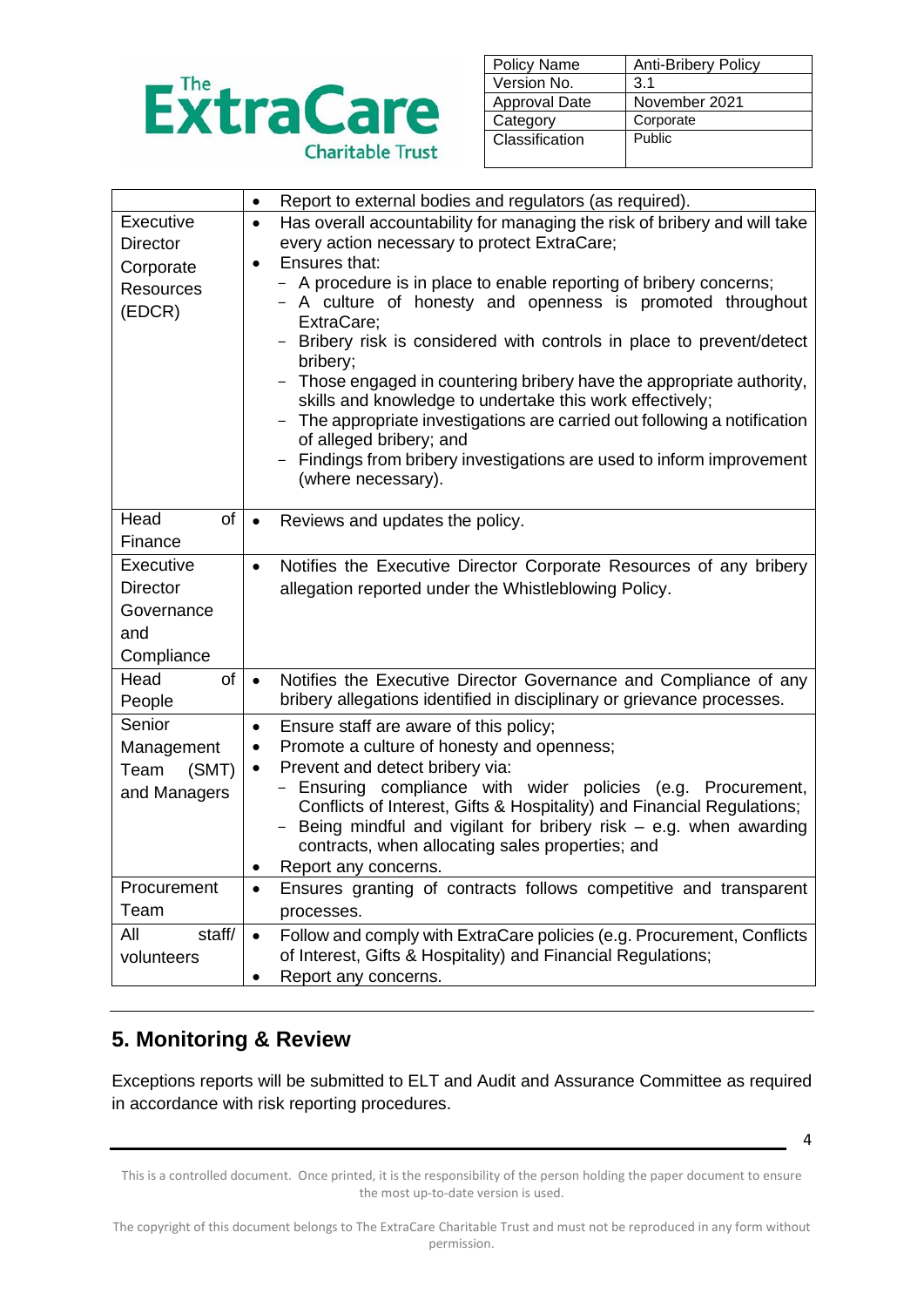

| <b>Policy Name</b> | <b>Anti-Bribery Policy</b> |
|--------------------|----------------------------|
| Version No.        | 3.1                        |
| Approval Date      | November 2021              |
| Category           | Corporate                  |
| Classification     | Public                     |
|                    |                            |

This document will be subject to a full review at least every 3 years and to interim reviews when legislative and regulatory requirements make it necessary.

### **6. Risk Management**

We recognise that the scale of our investment decisions and procurement activities (some of which are high value) present an increased risk of bribery and corruption. Key controls to manage our risks are as follows:

| 0f<br>Awarding      | <b>Procurement Policy</b>                                                                      |
|---------------------|------------------------------------------------------------------------------------------------|
| contracts           | Competitive tendering process                                                                  |
|                     | Supplier due diligence                                                                         |
|                     | Oversight by Procurement Team                                                                  |
| Accepting or giving | Gifts & Hospitality Policy and Registers                                                       |
| gifts               | <b>Expenses Policy</b>                                                                         |
|                     | Oversight by Governance & Risk Team<br>٠                                                       |
|                     | Expenditure controls (budgets, delegated financial limits,<br>$\bullet$<br>approval for spend) |
| Managing conflicts  | <b>Conflicts of Interest Policy</b>                                                            |
|                     | Annual declaration process<br>٠                                                                |
|                     | Oversight by Governance & Risk Team                                                            |

### **7. Statement of Commitment**

As a responsible employer, registered charity, and registered provider, ExtraCare is committed to maintaining an ethical culture which does not and will not tolerate any form of bribery. Any allegations will be thoroughly investigated and, if confirmed, dealt with rapidly in the strongest possible way. We will seek the strongest possible sanctions against those who seek to bribe ExtraCare, our staff or our residents and against any of our staff who accept bribes or seek to bribe third parties. This includes taking appropriate action against those involved which may include criminal or civil action.

## **8.1 Definition of Bribery**

**Bribery** is defined as "The offering, promising, giving, accepting or soliciting of an advantage as an inducement to do something which is illegal or a breach of trust." The Bribery Act also

This is a controlled document. Once printed, it is the responsibility of the person holding the paper document to ensure the most up-to-date version is used.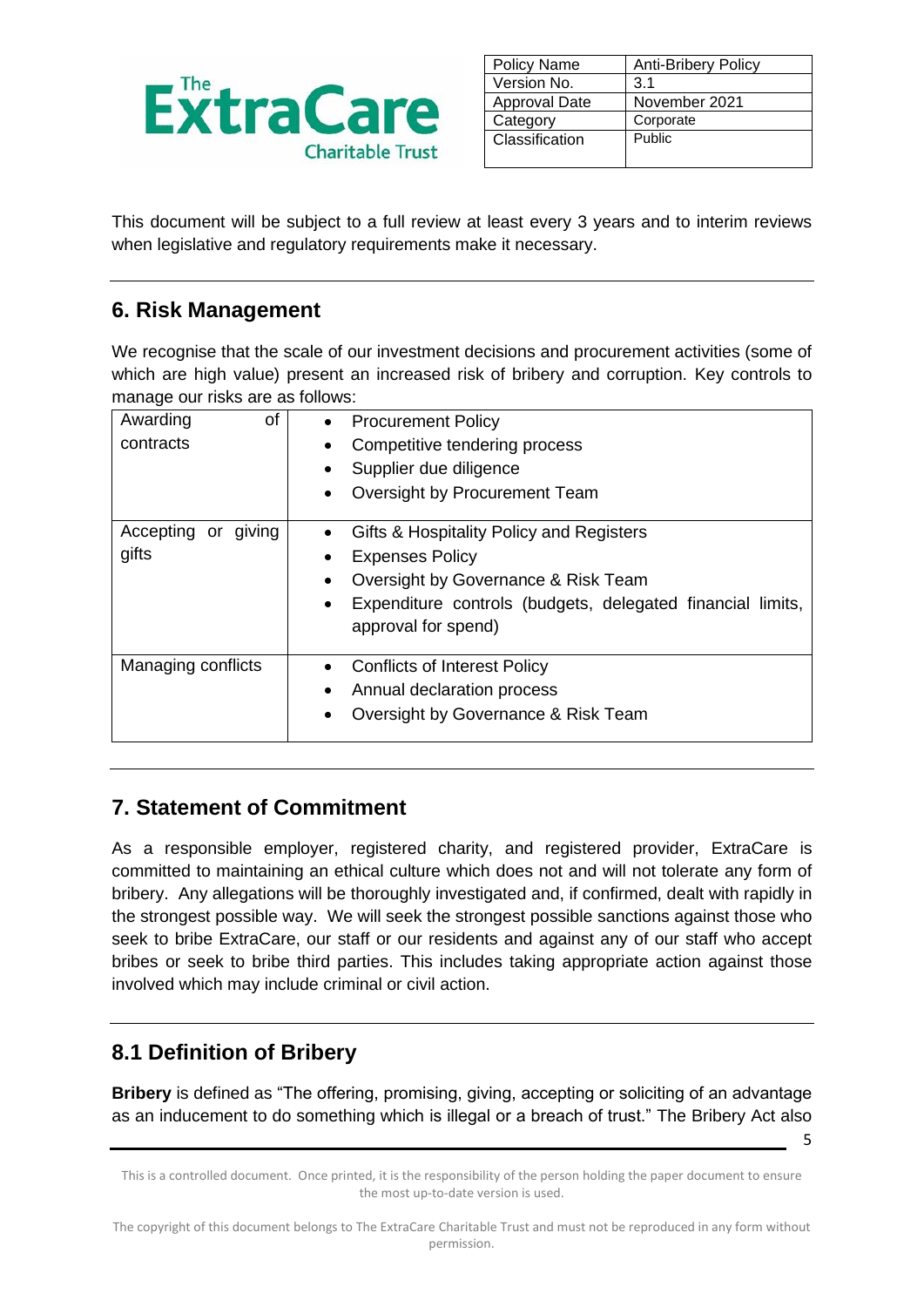

| <b>Policy Name</b>   | <b>Anti-Bribery Policy</b> |
|----------------------|----------------------------|
| Version No.          | 3.1                        |
| <b>Approval Date</b> | November 2021              |
| Category             | Corporate                  |
| Classification       | Public                     |
|                      |                            |

notes that the purpose of the bribe is to 'induce a person to perform improperly a relevant function or activity' or to 'reward a person for the improper performance of such a function or activity'.

Bribes can be given or received, promised or expected. They can take many forms and be of any size, including both payments and in-kind benefits. Bribes that are **given** are known as **'active bribery'** and bribes **received** are known as **'passive bribery'**. A bribe can be given before or after the breach of trust takes place e.g. following the award of a contract.

## **8.2 Examples and Implications of Bribery**

#### **Examples of bribery that may apply to ExtraCare**

- A potential supplier offers money or gifts to staff to win a contract;
- A donation from a contractor is accepted by the Charity in exchange for success in a bid for a service contract;
- Job applicants bribe a recruiting manager to secure employment;
- A bribe is paid to an official to gain planning permission for a new village development;
- A bribe is received by a staff member or an intermediary engaged in negotiations for land purchases in exchange for support in achieving inflated land prices;
- A developer agrees to pay additional sums to a land owner in respect of land clearance costs, after the favourable conclusion of a land bid;
- A family offer money to Sales staff to secure a specific apartment in one of our locations for their relative.

| Financial loss.<br>the<br>for<br>Fines and<br>prison<br>Damage<br>to<br>$\bullet$<br>$\bullet$<br>$\bullet$<br>ExtraCare charity brand.<br>employees,<br>officers,<br>Diversion of Board<br>associates.<br>reduction<br>Potential<br>in.<br>management time.<br>$\bullet$<br>grants and donations.<br>Civil lawsuits.<br>$\bullet$<br>Alienation<br>activities and projects.<br>of<br>Regulatory sanctions or<br>$\bullet$<br>$\bullet$<br>intervention.<br>stakeholders<br>e.g.<br>residents,<br>potential<br>Debarment<br>from<br>residents<br>and<br>funding<br>or contracts.<br>government<br>employees.<br>contracts.<br>Organisational<br>$\bullet$<br>distorted by bribery. | <b>Reputational damage</b> | <b>Legal and Regulatory</b> | <b>Operational</b>            |
|------------------------------------------------------------------------------------------------------------------------------------------------------------------------------------------------------------------------------------------------------------------------------------------------------------------------------------------------------------------------------------------------------------------------------------------------------------------------------------------------------------------------------------------------------------------------------------------------------------------------------------------------------------------------------------|----------------------------|-----------------------------|-------------------------------|
|                                                                                                                                                                                                                                                                                                                                                                                                                                                                                                                                                                                                                                                                                    |                            |                             |                               |
|                                                                                                                                                                                                                                                                                                                                                                                                                                                                                                                                                                                                                                                                                    |                            |                             | and                           |
|                                                                                                                                                                                                                                                                                                                                                                                                                                                                                                                                                                                                                                                                                    |                            |                             |                               |
|                                                                                                                                                                                                                                                                                                                                                                                                                                                                                                                                                                                                                                                                                    |                            |                             | Dysfunctional or unsuitable   |
|                                                                                                                                                                                                                                                                                                                                                                                                                                                                                                                                                                                                                                                                                    |                            |                             |                               |
|                                                                                                                                                                                                                                                                                                                                                                                                                                                                                                                                                                                                                                                                                    |                            |                             | Loss of donors, sponsors,     |
|                                                                                                                                                                                                                                                                                                                                                                                                                                                                                                                                                                                                                                                                                    |                            |                             | clients, potential residents, |
|                                                                                                                                                                                                                                                                                                                                                                                                                                                                                                                                                                                                                                                                                    |                            |                             |                               |
|                                                                                                                                                                                                                                                                                                                                                                                                                                                                                                                                                                                                                                                                                    |                            |                             | activity                      |
|                                                                                                                                                                                                                                                                                                                                                                                                                                                                                                                                                                                                                                                                                    |                            |                             |                               |
|                                                                                                                                                                                                                                                                                                                                                                                                                                                                                                                                                                                                                                                                                    |                            |                             | Damage to the supply chain.   |
|                                                                                                                                                                                                                                                                                                                                                                                                                                                                                                                                                                                                                                                                                    |                            |                             | Cost of professional fees.    |

#### **Potential implications**

This is a controlled document. Once printed, it is the responsibility of the person holding the paper document to ensure the most up-to-date version is used.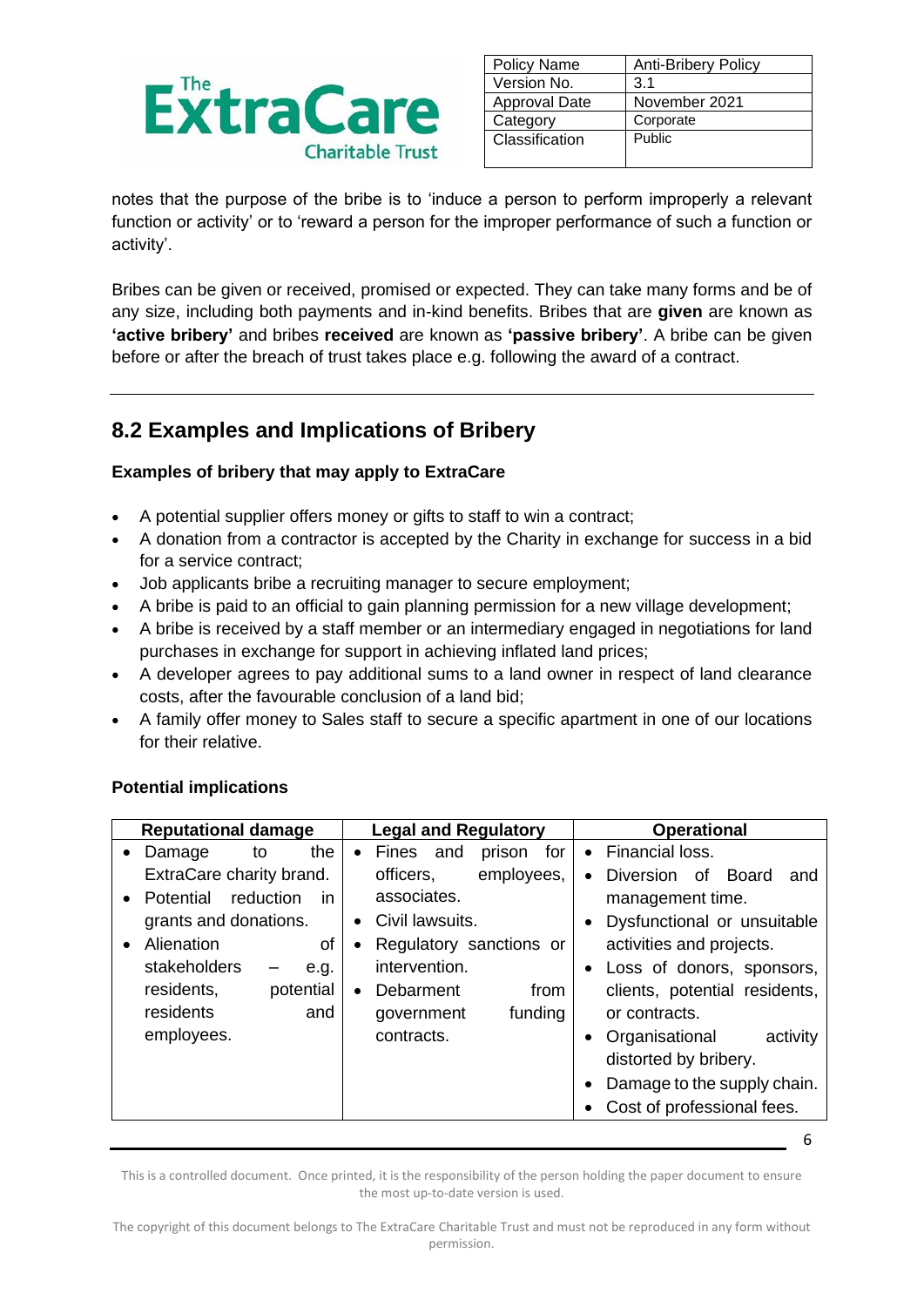

| <b>Policy Name</b>   | <b>Anti-Bribery Policy</b> |
|----------------------|----------------------------|
| Version No.          | 3.1                        |
| <b>Approval Date</b> | November 2021              |
| Category             | Corporate                  |
| Classification       | <b>Public</b>              |
|                      |                            |

• Demotivation of staff and employees.

### **8.3 Reporting Concerns**

It is important that staff/volunteers are able to report concerns without fear of reprisal or victimisation. The **Whistleblowing Policy** should be followed in the event of a concern. This confirms our commitment to supporting those who may raise a concern and outlines the approach that will be taken in the event of a disclosure being made.

Staff/volunteers should report concerns **immediately** if they suspect that there is evidence of irregular or improper behavior or that active or passive bribery may have occurred. Noncompliance with this policy may lead to disciplinary action in line with the ExtraCare **Disciplinary Policy.**

Staff/volunteers must not disclose or indicate their suspicions to the person(s) suspected of bribery or with anyone else. They must not seek to investigate the matter or undertake any related activity unless this has been directed by the Executive Director Corporate Resources.

#### **8.4 Internal Escalation and Notification**

Where incidents meet the definition of a whistleblowing (and the Whistleblowing Policy applies) concerns are required to be reported to the Executive Director Governance and Compliance in the first instance.

Where any allegation involves the Executive Director Governance and Compliance, then escalation should be made directly to the next appropriate level.

The Executive Director Governance and Compliance will report any whistleblowing bribery allegations to the Executive Director Corporate Resources and Head of People as soon as the report is received in order to review, consider and determine internal and external reporting and escalation requirements.

In the event that an allegation involves the Executive Director Corporate Resources the Executive Director Governance and Compliance will report the allegation to alternative members of the Executive Team.

In exceptional circumstances (e.g. where an allegation relates to the entire Executive Team), the Executive Director Governance and Compliance will report the allegation to the Senior Independent Director (a member of the Board of Trustees).

<sup>7</sup>

This is a controlled document. Once printed, it is the responsibility of the person holding the paper document to ensure the most up-to-date version is used.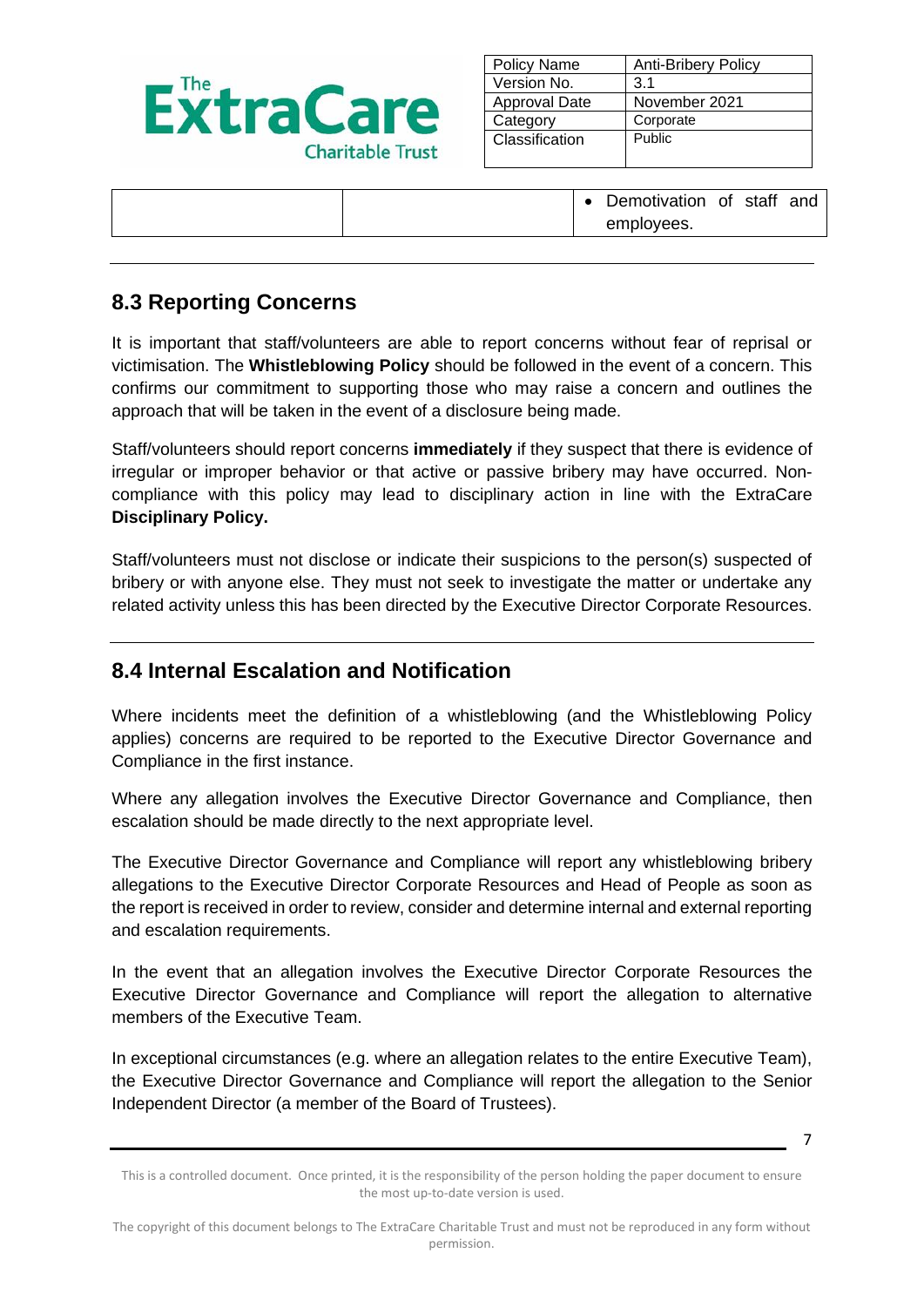

| <b>Policy Name</b>   | <b>Anti-Bribery Policy</b> |
|----------------------|----------------------------|
| Version No.          | 3.1                        |
| <b>Approval Date</b> | November 2021              |
| Category             | Corporate                  |
| Classification       | Public                     |
|                      |                            |

| Investigations                         | Any investigation will be undertaken in accordance with the process as<br>outlined in the Anti-Fraud Policy.                                                                                                                                                         |  |
|----------------------------------------|----------------------------------------------------------------------------------------------------------------------------------------------------------------------------------------------------------------------------------------------------------------------|--|
| <b>Reporting</b>                       | Allegations will be reported to Audit & Assurance Committee (in<br>accordance with the Whistleblowing Policy) and may be reported to<br>Trustees in advance of these meetings by the Company Secretary<br>depending upon the nature/severity of any allegation made. |  |
| &<br><b>Sanction</b><br><b>Redress</b> | The Disciplinary Policy will be adopted for any matters concerning staff.<br>ExtraCare will take appropriate steps, including legal action if necessary,<br>to recover any losses arising from bribery $-$ this may include civil<br>proceedings.                    |  |

## **8.5 External Reporting**

Bribery is a potential criminal offence and may be reported to the police.

External reporting may also include to the Charity Commission and the Regulator of Social Housing (RoSH) or other external stakeholders. Responsibility for reporting bribery allegations/concerns is that of the Company Secretary.

Any instances of reports made to external bodies will be notified to Trustees by the Company Secretary.

### **9. Other Relevant ExtraCare Policies & Documents**

| General | <b>Procurement Policy</b><br>٠                     |   |
|---------|----------------------------------------------------|---|
|         | Anti-Money Laundering Policy                       |   |
|         | <b>Anti-Fraud Policy</b>                           |   |
|         | <b>Whistleblowing Policy</b>                       |   |
|         | <b>Disciplinary Policy</b>                         |   |
|         | <b>Gifts and Hospitality Policy</b>                |   |
|         | <b>Conflicts of Interest Policy</b>                |   |
|         | <b>Expenses Policy</b>                             |   |
|         | <b>Trustee Code of Conduct</b>                     |   |
|         | Charity Commission - Reporting Serious Incidents   |   |
|         | <b>Financial Regulations</b>                       |   |
|         | <b>Receipt of Fundraising Donations</b>            |   |
|         | <b>Contract Management Policy</b>                  |   |
|         | <b>Local Authority Contract Negotiation Policy</b> |   |
|         | New Village Development Scoping Policy             |   |
|         | Planning Application and Land acquisition Policy   |   |
|         |                                                    | 8 |

This is a controlled document. Once printed, it is the responsibility of the person holding the paper document to ensure the most up-to-date version is used.